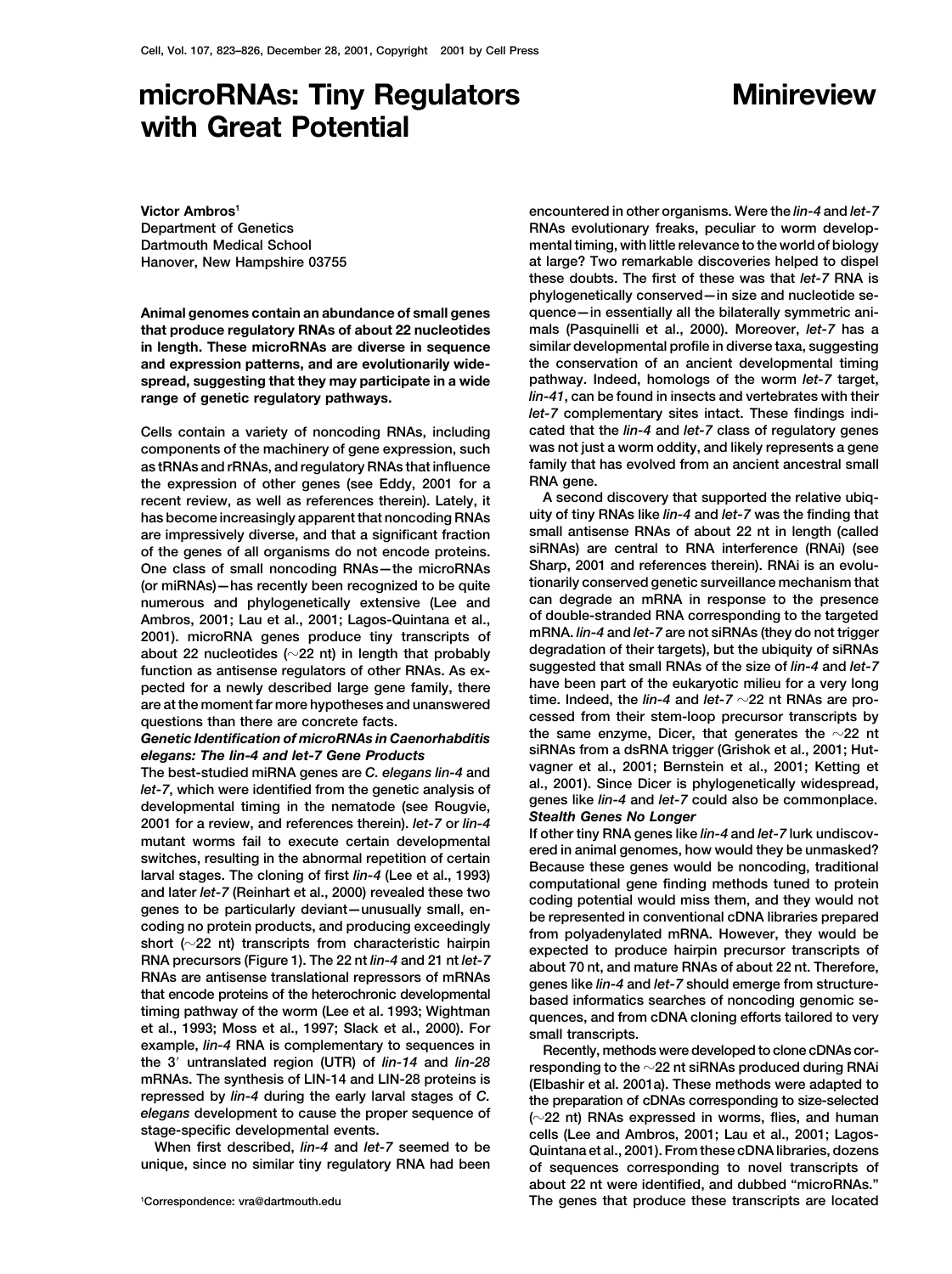

**script by Dicer, and base pairs with a complementary sequence in** *let-7***, have been analyzed genetically and assigned to** the 3<sup>'</sup>UTR of a target, in this case  $lin-14$  mRNA, thereby triggering

targets could be involved in similar pathways across a how miRNA base pairing influences the structure and diverse evolutionary distances, as seems to be the case composition of the mRNA ribonucleoprotein (RNP).<br>For the te **for the temporal regulator** *let-7***. However, until we learn miRNAs could bind to protein factors and thereby recruit more about the biology of miRNAs, particularly what them to specific mRNAs, or they could act as "gatekeeprange of molecular interactions they engage in, it is diffi- ers" that alter mRNA secondary structure, and thereby evolutionary conservation or divergence of their se- (Figure 2). A recent study suggests that** *lin-4* **can work**

How many different microRNAs are there? It is early rectly, by enabling a separate and independent repres-<br>
still, but indications are that miRNA genes will prove to sive activity (vet to be characterized molecularly) to a **be quite numerous. The 90-odd different miRNA genes cess the** *lin-28* **3UTR (Seggerson et al., 2002). described so far in worms, flies, and humans were from More broadly speaking, we should perhaps recognize screens that were not pushed to saturation, so it is likely that miRNA targets may not be restricted just to messenthat many more will be identified in these and other ger RNAs. Some miRNAs could base pair with and regu-**

**organisms. As more organisms are analyzed, the tally of unique miRNAs will likely be extensive, and miRNA genes could prove to be one of the most phylogenetically numerous and diverse classes of noncoding RNA genes.**

## *What Do miRNAs Do?*

**The new fly, worm, and human microRNAs exhibit varied expression patterns, from uniform during development, to relatively stage-specific and/or tissue-specific. This suggests a variety of roles for miRNA genes, including the regulation of developmental timing, spatial patterning of cell fates, or cellular and organismal physiology. An accurate picture of miRNA function will require detailed knowledge of their spatial patterns of expression, and the identification of loss-of-function and gain-of-func- Figure 1.** *lin-4* **Base Pairs with** *lin-14* **tion mutations. Currently only two microRNAs,** *lin-4* **and A canonical microRNA,** *lin-4***, is processed from its precursor trana** *cis***-acting translational repressive activity. other miRNA genes were not discovered previously through the common routine of cloning genes by muta**within exons of, or between, protein coding genes.<br>
Longer ( $\sim$ 70 nt) precursors were identified for many of<br>
these novel RNAs, and the precursors are predicted to<br>
form a hairpin reminiscent of the *lin-4* and *let-7* p The characteristic hairpin structure of miRNA precur-<br>The characteristic hairpin structure of miRNA precur-<br>some of the microRNA genes are among the uncloned<br>aenetic loci previously identified by mutation. Unaware

conducted in parallel to the cDNA cloning. Noncoding<br>
energic loci previously identified by mutation. Unaware<br>
elegans and a related nemated, C. briggsae, were<br>
elegans and a related nemated, C. briggsae, were<br>
elegans an indirectly control the binding of other regulatory factors **quences. this way. Specifically,** *lin-4* **seems to repress** *lin-28* **indi**sive activity (yet to be characterized molecularly) to ac-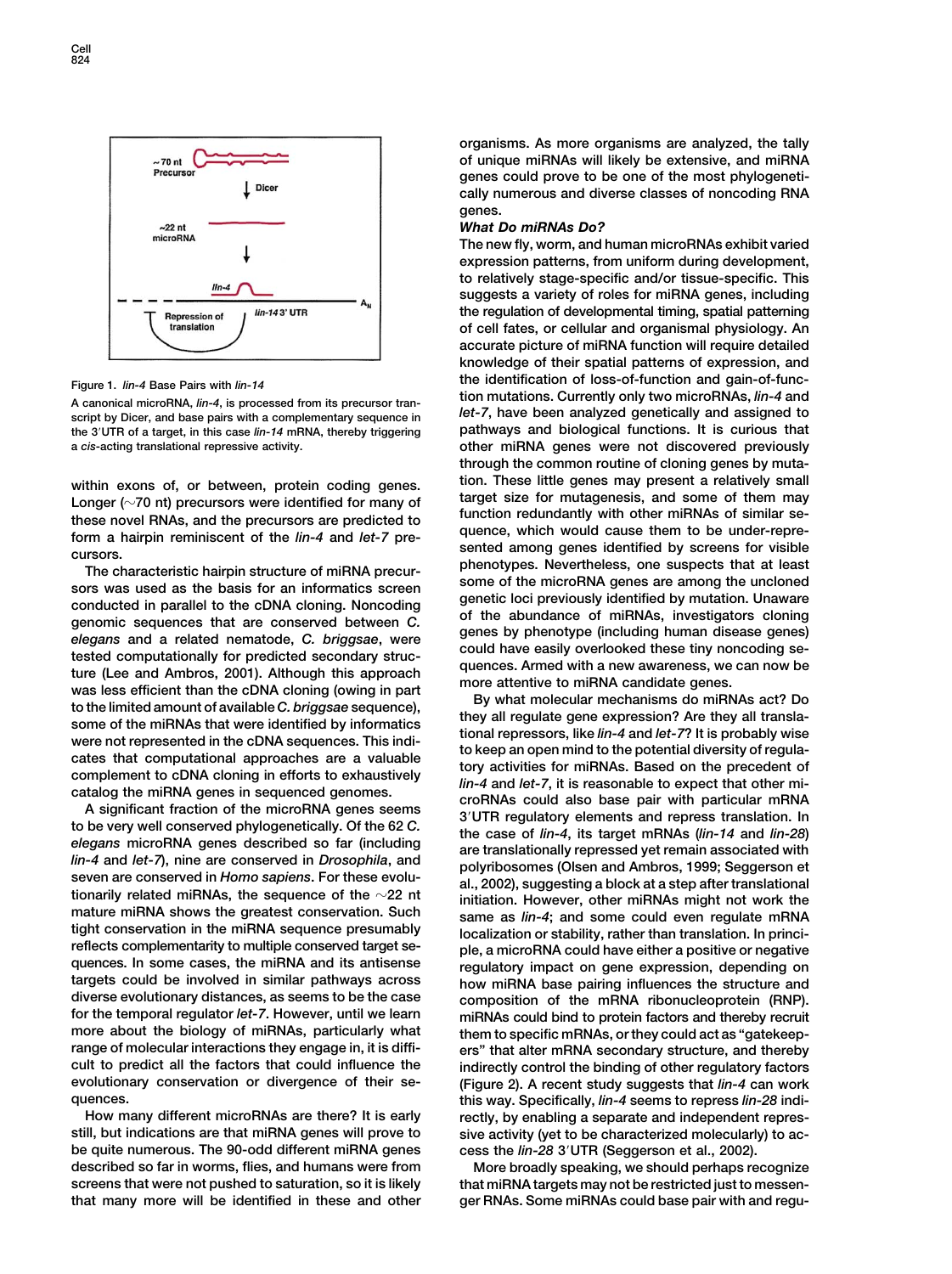

cleic acids targets at all, for example by competing with<br>another RNA for binding to protein. Perhaps we can<br>think of miRNAs as free-range RNP structural elements,<br>and in that sense they could potentially regulate in *tran* 

any biological process involving RNA::FNA or RNA::process the metration (Figure 2).<br>
The interactions (Figure 2), the scheme of the regulatory targets of each<br>
The interaction of the regulatory targets of each<br>
miRNA will

A continuous  $\sim$ 22 nt double-stranded helix seems to<br>be the key to triggering RNAi and consequent target<br>degradation (Elbashir et al., 2001b), and so miRNAs such<br>degradation (Elbashir et al., 2001b), and so miRNAs such<br>r **as** *lin-4* **and** *let-7* **may form interrupted helices with their marked by surprises at almost every turn. Currently,**

**molecules. There are more than 10 that the diversity and abundance of miRNA genes re- <sup>13</sup> different theoretical**

**22 nt sequences, and so in terms of biological specificity through Watson/Crick base-pairing, each miRNA has enormous potential. Aside from the base-pairing specificity of a miRNA, how much additional biological information can be contained in 22 nucleotides? This relatively short length seems insufficient to include complex structural elements signaling stability, intracellular transport, etc., in addition to antisense sequence elements. Therefore, we may find that many different miRNAs utilize a common protein (or RNP) complex for intracellular trafficking and protection from degradation.**

# *How Are miRNAs Regulated?*

*lin-4* **and** *let-7* **expression is developmentally regulated; Figure 2. Regulation of RNP Structure and Function by a Generic** *lin-4* **RNA accumulates at the second larval stage, and microRNA** *let-7* **at the fourth stage. Several of the new miRNAs Base-pairing of the miRNA (red) to a target RNA (black) alters the also display temporally regulated expression, indicating** HNA secondary structure, displacing proteins (A), and/or directly<br>recruiting other proteins (B), and/or exposing binding sites for other<br>proteins (C). contained in introns might be generated as a byproduct **of pre-mRNA splicing, most miRNAs seem to come from late noncoding RNAs, perhaps even other miRNAs. A intergenic regions and are probably transcribed from** miRNA might even function without base pairing to nu-<br>and let-7. Key questions in this regard include: What

**targets in order to bypass RNAi and engage in other there is an embarrassment of miRNA riches, accompa**modes of regulation. It remains to be seen whether any a nied by a corresponding measure of ignorance. The<br>of the miRNAs actually do act as siRNAs-by forming a miRNA genes promise a wealth of regulatory molecules **of the miRNAs actually do act as siRNAs—by forming miRNA genes promise a wealth of regulatory molecules a continuous 22 nt dsRNA hybrid with a target and thus whose functions are still almost completely unknown.** ggering its degradation.<br>Why are the miRNA so tiny, and what predictions other questions bevond the scope of this review, are other questions beyond the scope of this review, are **about their biology can be made based on their small just beginning to be addressed. The answers to these size? The approximately 22 nt length is probably dic- questions are likely to be complex, given the number tated by the enzymology of Dicer (Elbashir et al., 2001a). and diversity of different miRNAs.** *lin-4* **and** *let-7* **provide Although the unprocessed (70 nt) form of a miRNA welcome role models for how other miRNAs might work, could be functional in some cases, currently we are but even for these emissaries, our knowledge of mechaassuming that most miRNAs function as 21 or 22 nt nism is still rather rudimentary. Moreover, one suspects**